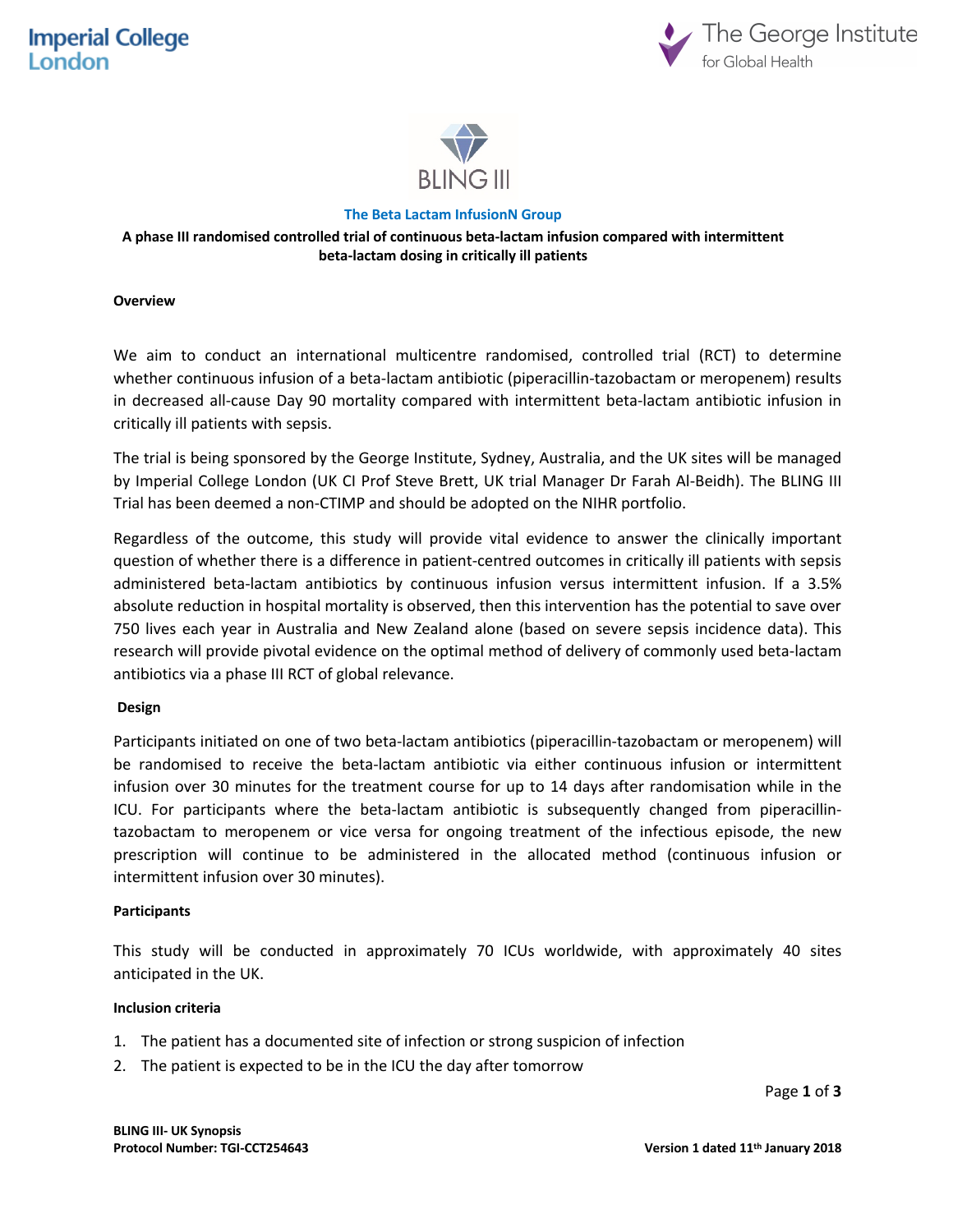# **Imperial College** London



- 3. The patient has been started on piperacillin-tazobactam or meropenem to treat the episode of infection
- 4. Giving piperacillin-tazobactam or meropenem by intermittent infusion or continuous infusion is considered equally appropriate for the patient
- 5. One or more organ dysfunction criteria in the previous 24 hours
	- i. MAP < 60 mmHg for at least 1 hour
	- ii. Vasopressors required for > 4 hours
	- iii. Respiratory support using supplemental high flow nasal prongs, continuous positive airway pressure, bilevel positive airway pressure or invasive mechanical ventilation for at least 1 hour
	- iv. Serum creatinine concentration at randomisation > 220 µmol/L

## **Exclusion criteria**

- 1. Patient age is less than 18 years
- 2. Patients who have received piperacillin-tazobactam or meropenem for more than 24 hours during current infectious episode
- 3. Patients who are known or suspected to be pregnant
- 4. Patients requiring renal replacement therapy at the time of randomisation, including renal replacement therapy for chronic renal failure
- 5. The attending physician or patient or surrogate legal decision maker is not committed to advanced life-support, including mechanical ventilation, dialysis and vasopressor administration, for at least the next 48 hours
- 6. Patients in whom death is deemed imminent and inevitable
- 7. Patients who have previously been enrolled in BLING III

## **Intervention**

The administration of beta-lactam antibiotic will be randomised to either continuous infusion or intermittent infusion over 30 minutes for the treatment course for up to 14 days after randomisation while the patient is in the ICU. The choice of beta-lactam antibiotic, either piperacillin-tazobactam or meropenem, and the dose and dosing interval (i.e. the dose the patient will receive in 24 hours) will be determined by the treating physician prior to randomisation.

## **Primary outcome**

All-cause mortality within 90 days after randomisation.

## **Secondary outcomes**

- 1. Clinical cure at Day 14 post randomisation
- 2. New acquisition, colonisation or infection with an multi-resistant organism (MRO) or *Clostridium difficile* diarrhoea up to 14 days post randomisation